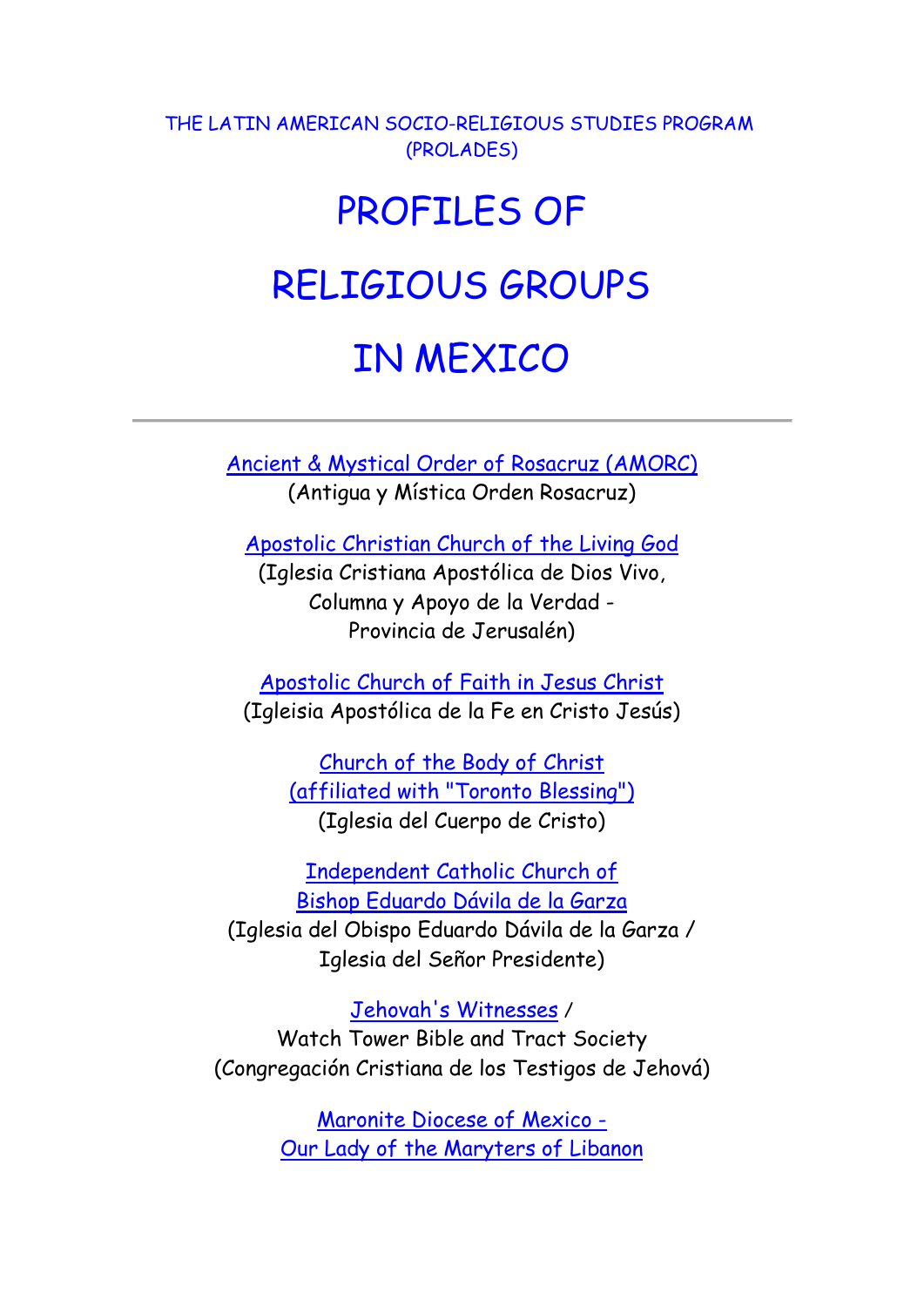(Diócesis Maronita de México - Nuestra Señora de los Mártires de Líbano)

[Mennonite Colonies in Mexico](mennonites_mexico.pdf)

[Movement for Spiritual Inner Awareness \(MSIA\)](http://www.uacj.mx/UEHS/Mapa/MSIA.htm) (Iglesia del Movimiento del Sendero Interno del Alma)

[Samuel Aun Weor Gnostic Cultural Association](http://www.uacj.mx/UEHS/Mapa/AsociacionCulturalGnosticaSAW.htm) (Asociación Cultural Gnóstica Samael Aun Weor) / [Gnostic Movement](http://www.uacj.mx/UEHS/Mapa/MovimientoGnostico.htm) (Movimiento Gnóstico)

> [Priestly Society of Trent](http://www.wandea.org.pl/church-mexico.html) - English [\(Sociedad Sacerdotal Trento\)](http://www.uacj.mx/UEHS/Mapa/SociedadTrento.htm) - Spanish

[The Church of Jesus Christ of Latter-Day Saints \(Mormons\)](http://www.uacj.mx/UEHS/Mapa/Mormones.htm) (La Iglesia de Jesucristo de los Santos de los Últimos Días)

> Historical Overview of LDS-Mormons: [Mormon's Found Sanctuary in Mexico in 1880s](mormons_mexico.pdf)

[The Church of the Firstborn of the Fullness of Times \(Joel](http://www.uacj.mx/UEHS/Mapa/Lebarones.htm) [LeBaron\) /](http://www.uacj.mx/UEHS/Mapa/Lebarones.htm) [The Church of the Lamb of God \(Ervil LeBaron\)](http://www.uacj.mx/UEHS/Mapa/Lebarones.htm) [La Iglesia del Primogénito de la Plenitud de los Tiempos (Joel LeBaron) y La Iglesia del Cordero de Dios (Ervil LeBaron)]

[The Fidencio Christian Church](http://www.uacj.mx/UEHS/Mapa/IglesiaFidencistaCristiana(Ni�oFidencio).htm) (José Fidencio Constantino) (Iglesia Fidencista Cristiana - Niño Fidencio) [Another Website with similar information \(in Spanish\)](http://www.rcadena.net/Fidencio.htm)

> [The Light of the World Church](../../../My%20Documents/Countries/mexico/luzdelmundo.html)  (Iglesia La Luz del Mundo)

[Trinitarian Marian Spiritualist Group](trinitario_mariano.pdf) (Grupo Espiritualista Trinitario Mariano)